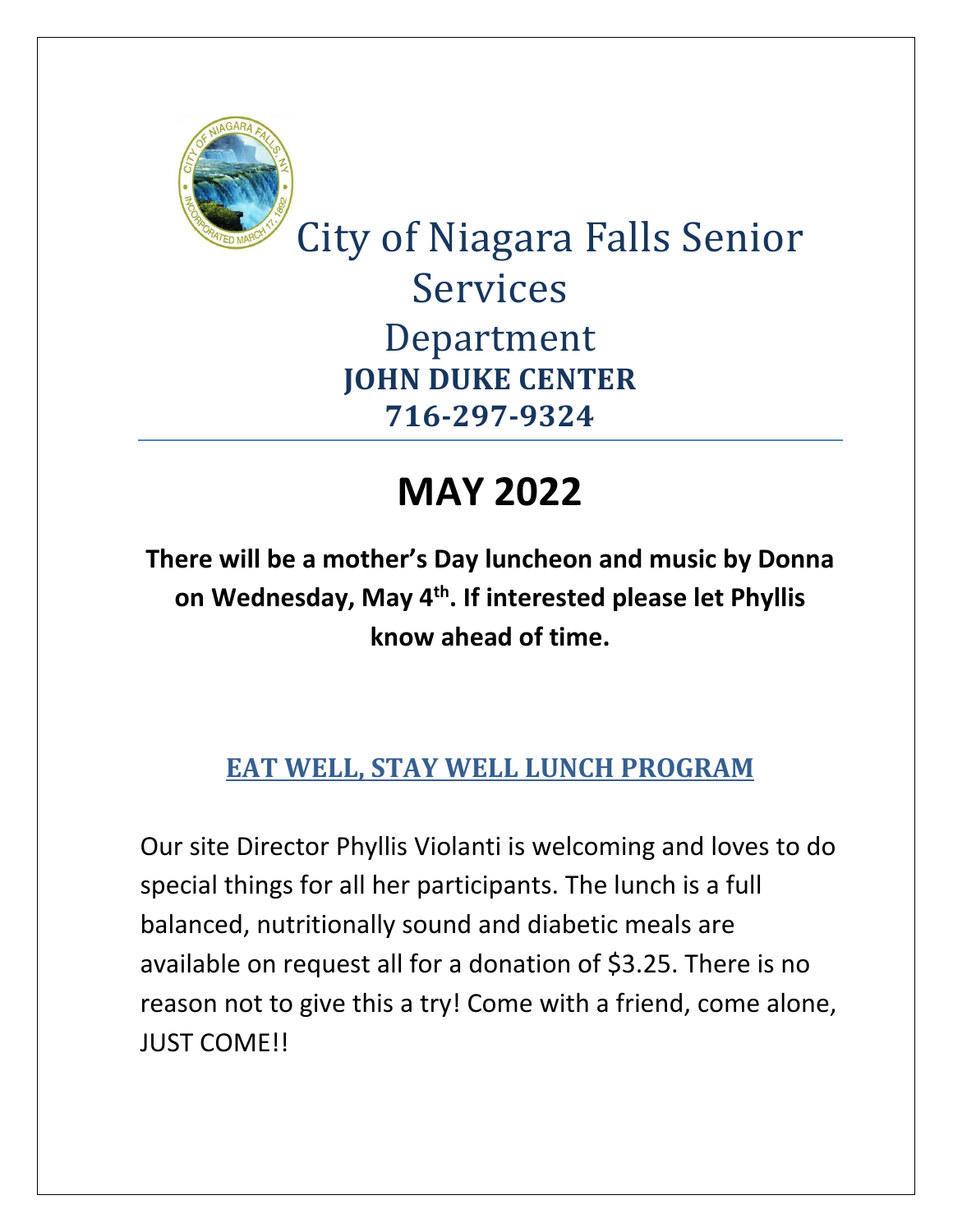#### *SILVER SNEAKERS*

Marie is here and she's amazing. Come join her class and get healthy. This exercise is for all kinds of levels. Exercises are performed both on and off a chair your choice. Also included with these classes are a lot of laughs and lots of interaction with other members. Cost is \$2.00 per class, however, many insurance companies will cover the cost for you. Please see Marie and find out if you are covered. Contact Marie with any questions 716-425-4111.

Tuesday, 10:00-10:50am Silver Sneakers

Thursday, 10:00-10:50am Silver Sneakers

Thursday, 10:50-11:30am Chair Yoga

Friday, 10:00-10:45AM Zumba Gold

#### DRIVER SAFETY EDUCATIONAL CLASS

Wayne West is finally back from AARP Driving Safety class. April and May classes are full but more classes to come in June. To make a reservation please call 716-297-9324. It's \$25.00 for AARP Members and \$35.00 for non-members.

#### *SNAP-ED CORNELL COOPERATIVE EXTENSION*

Please join us on Tuesday, May  $10<sup>th</sup>$ , at 11:00am for a presentation by Snap-Ed Nutrition for a FREE Education Workshop. They will be going over ways to stay healthy, stretch your food dollar, and try new flavors and recipes.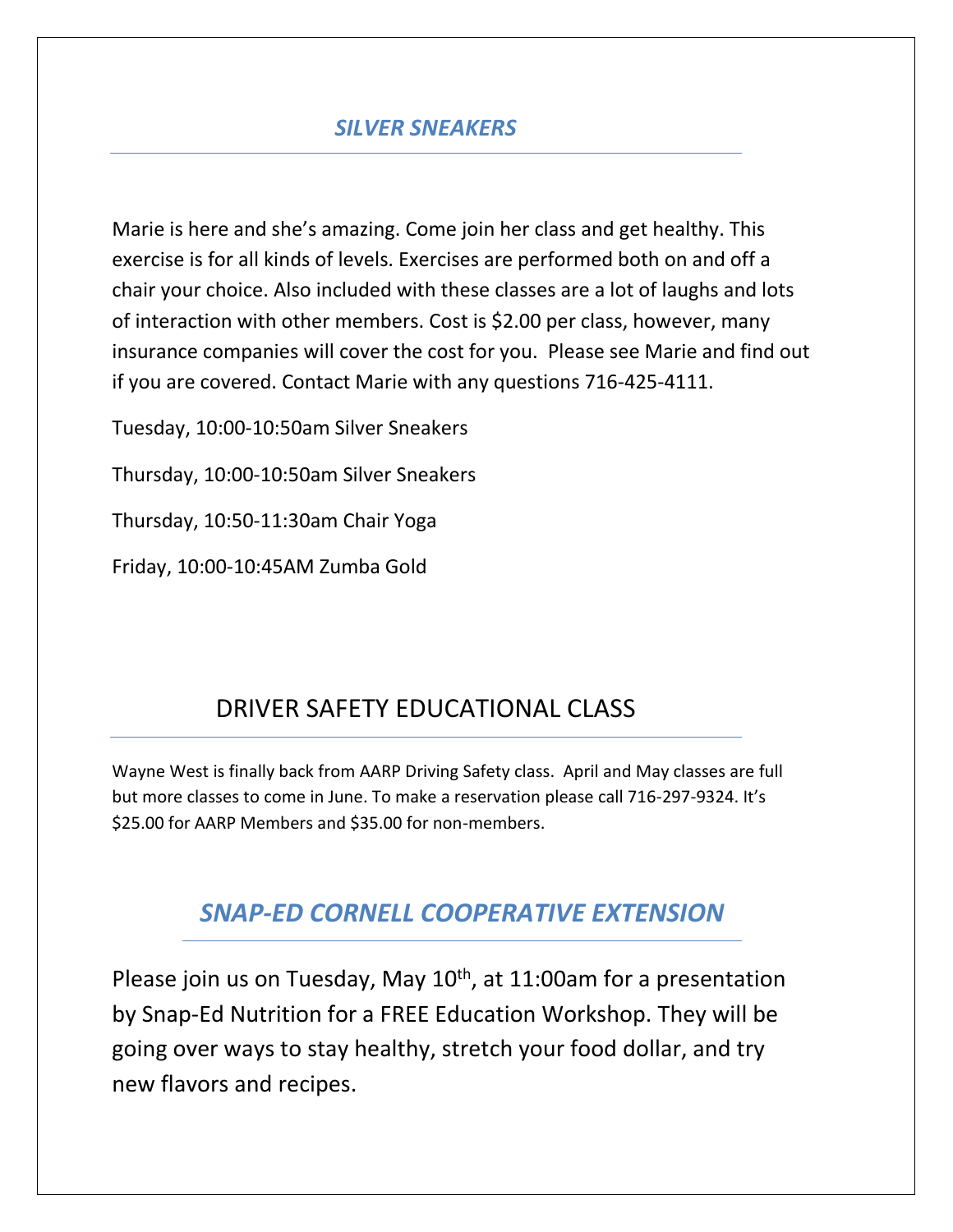### *ACTIVITIES*

#### MONDAYS

10:30am -11:30am: Bingo with "Norm"for only a couples quarters to play.

1:00pm-3:00pm: Knitting and Crocheting. Don't know how to knit or Crochet? Come and learn with this awesome group of ladies.

#### TUESDAYS

10:00am -11:00pm: Silver Sneakers.

#### **WEDNESDAYS**

10:00am-3:00pm: Needle Painters. Come and check out the beautiful work these ladies do.

1:00-3:00pm: Euchre. Euchre is played at 1:00pm, new players are always welcomed.

#### THURSDAYS

10:00am-11:00am: Silver Sneakers .

10:50am-11:30am: Chair Yoga.

#### FRIDAYS

10:00-10:45am Zumba Gold

1:00-3:00pm: Euchre. Euchre is played at 1:00pm, new players are always welcomed.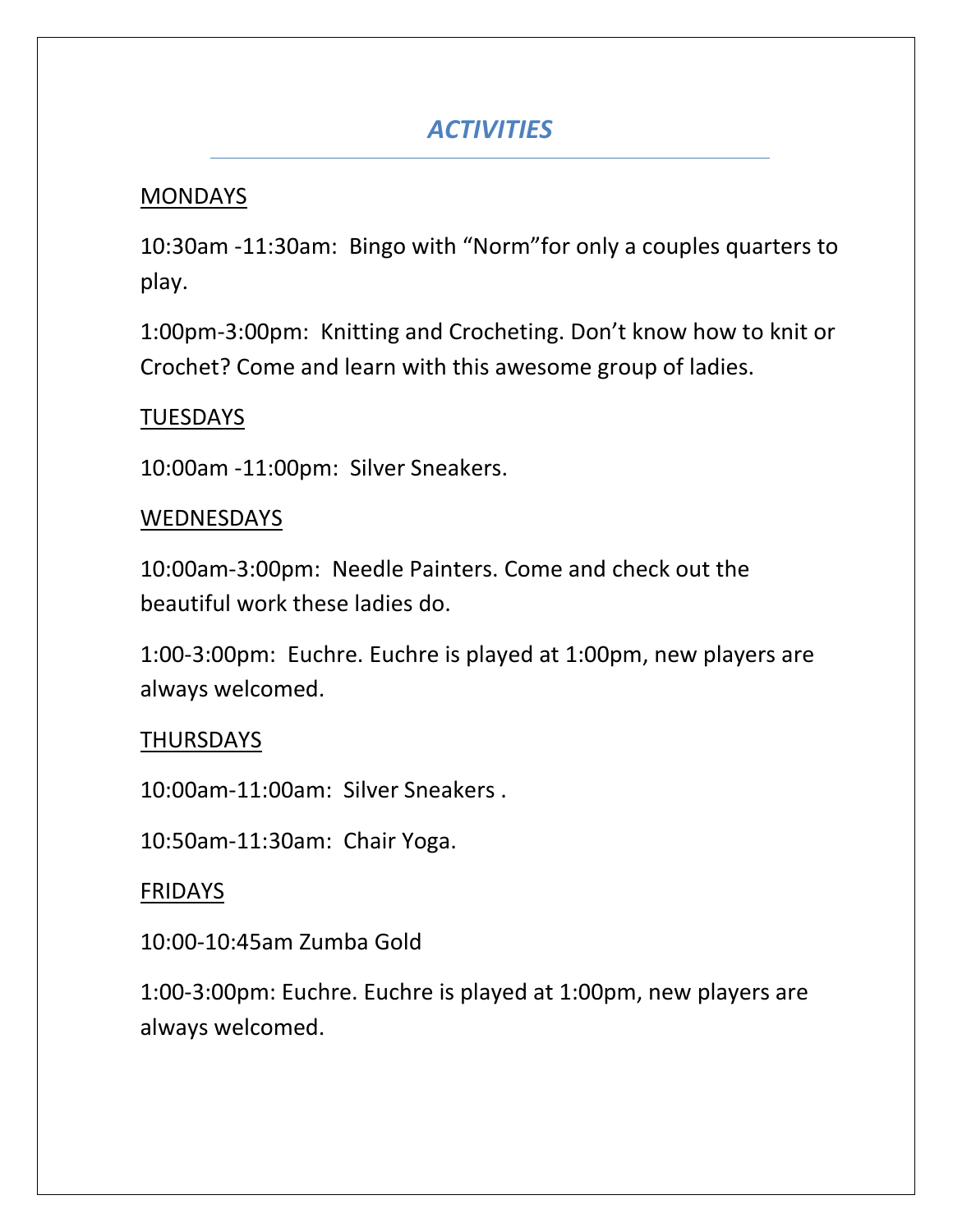# *NIAGARA COUNTY OFFICE OF THE AGING ATTORNEY*

Gary Billingsley will be here the fourth Tuesday of every month at 10:00am. He will only see clients on a first come first serve basis by signing in at the Center.

#### *FOOD STAMPS*

NIACAP will be here the fourth Tuesday of every month from 10:00am-12:00pm.

Duke Center hours Mon-thru-Fri 8:00am-4:00pm.

Duke Center will be closed on Monday, May 30<sup>th</sup> for Memorial Day.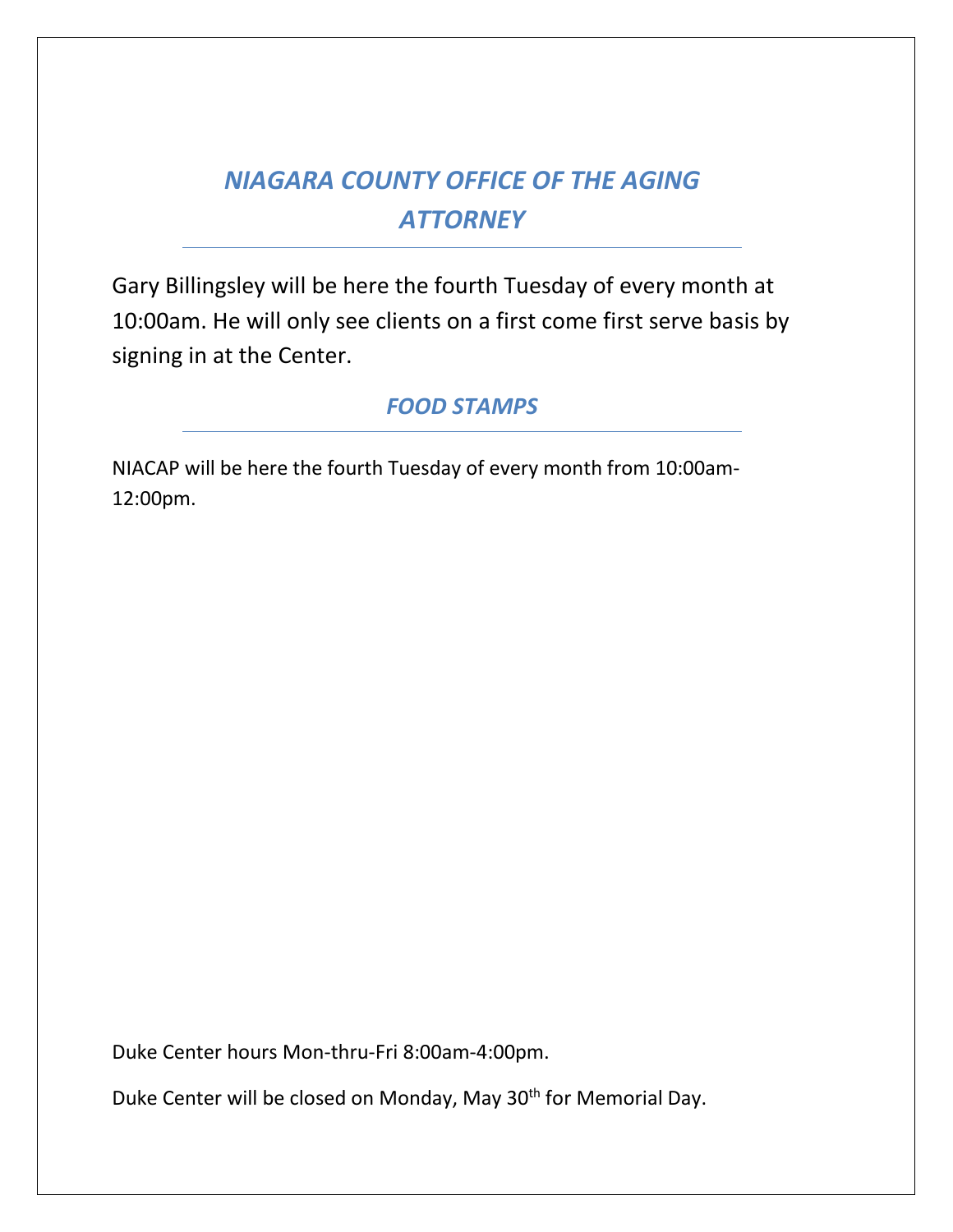# A Mother's Prayer

Dear Lord. It's such a hectic day, with little time to stop and pray. For life's been anything but calm, since You called me to be a mom -Running errands, matching socks, Building dreams with stacking blocks. Cooking, cleaning and finding shoes, and other things that children lose. Fitting lids on bottled bugs, wiping tears and giving hugs. A stack of last week's mail to read where's the quiet time I need? Yet, when I steal a moment, Lord, at the sink or ironing board, to ask the blessing of Your grace, I see then, in my little one's face, that you have blessed me all the while. And I stoop to kiss that precious smile.

-Unknown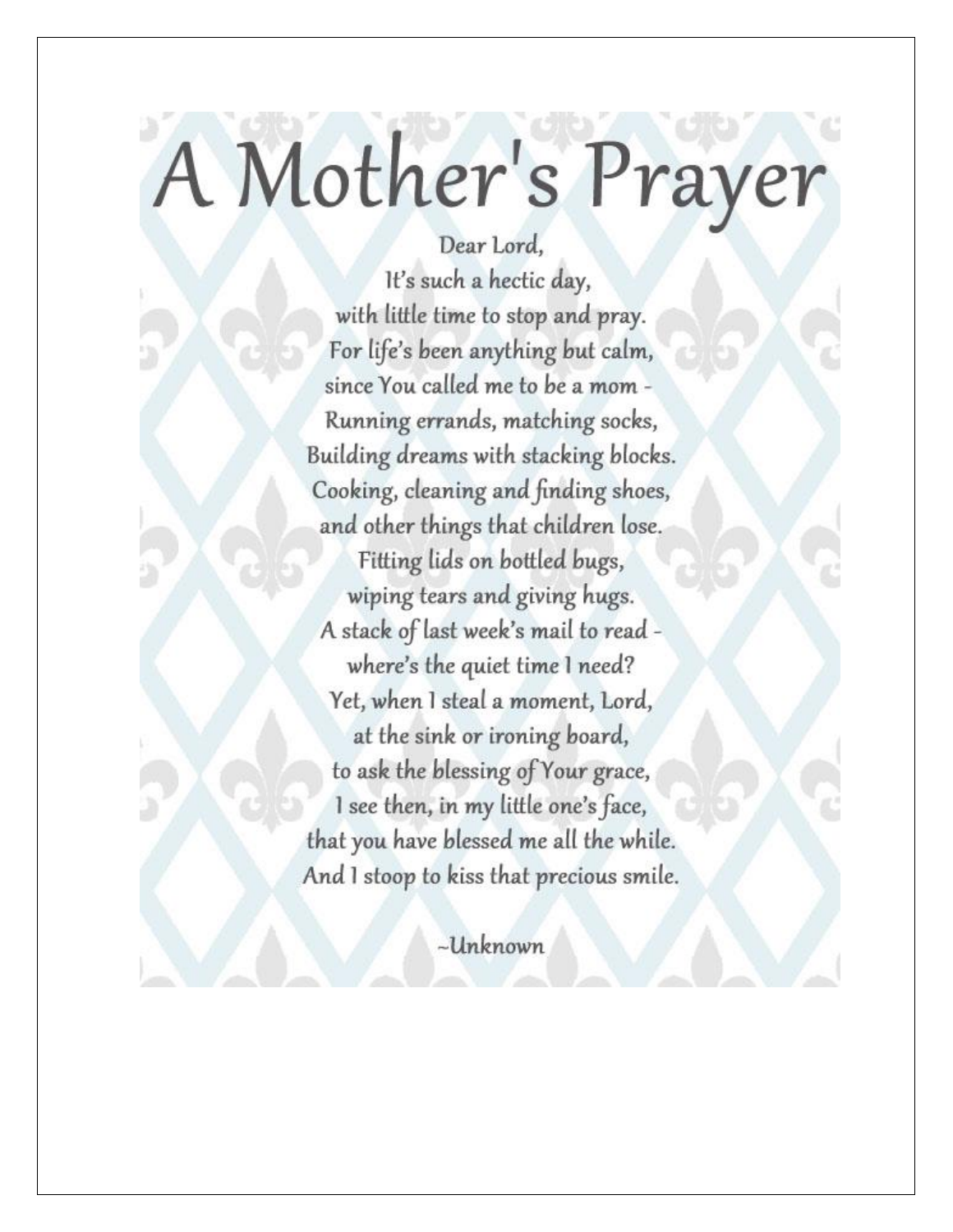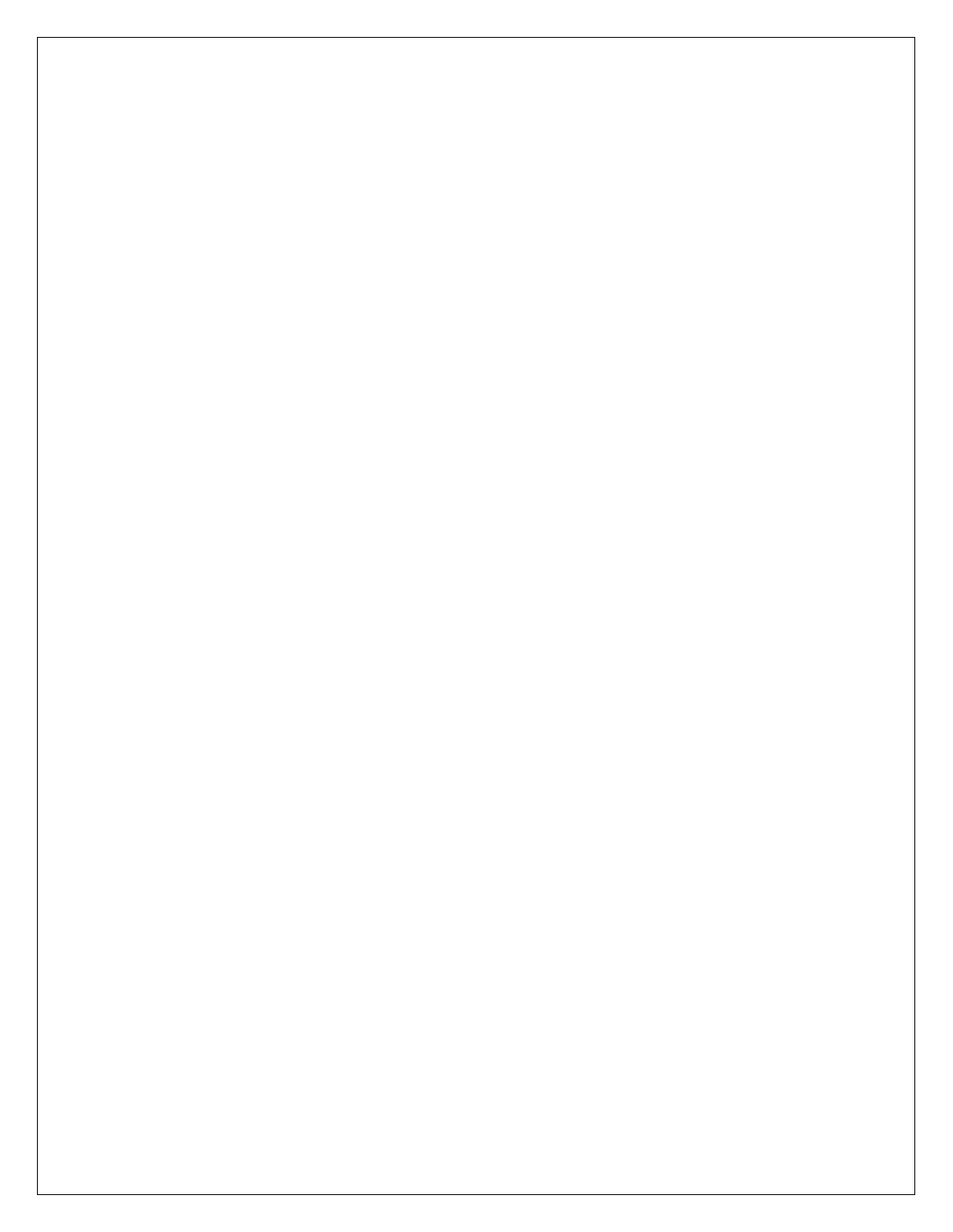